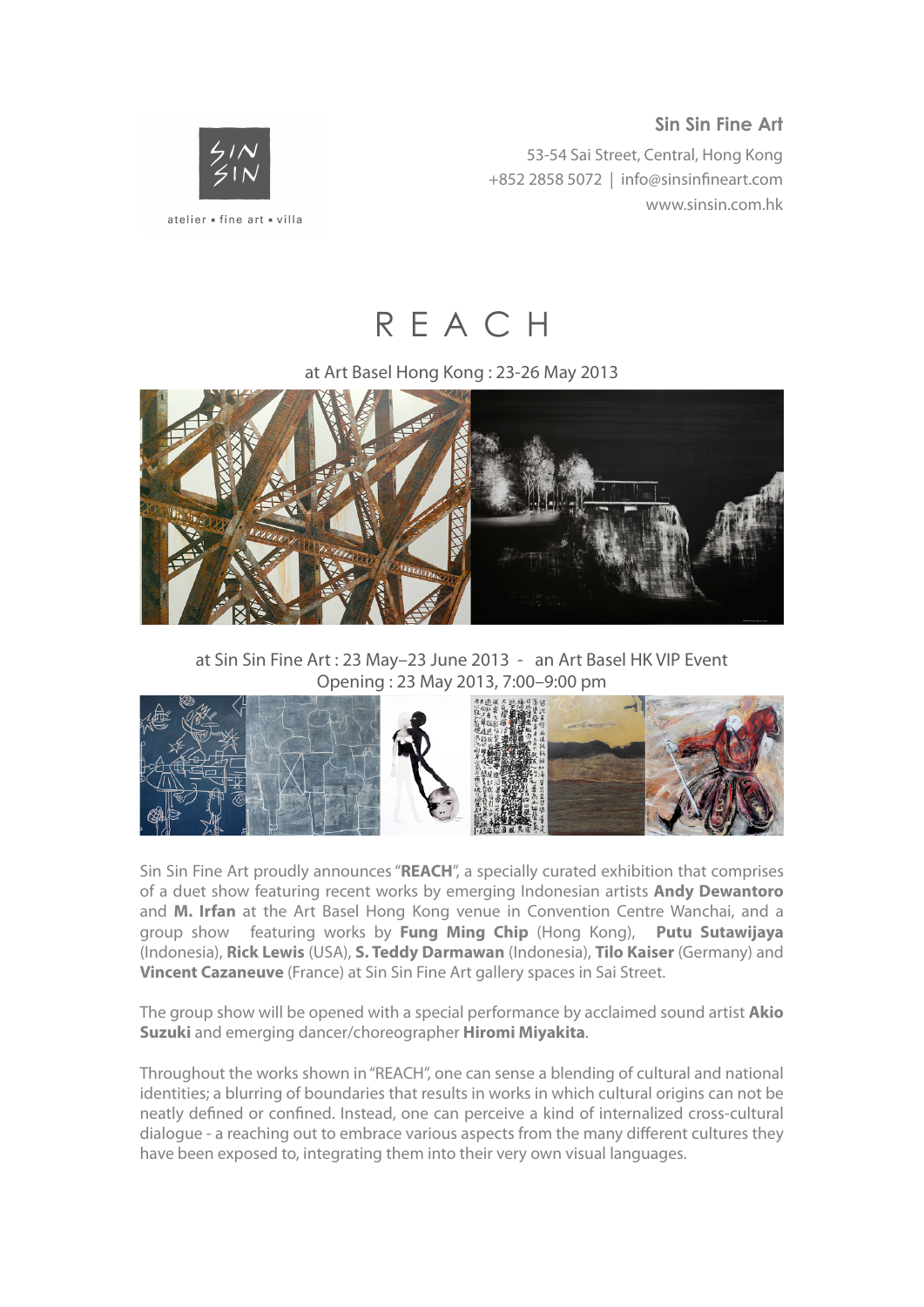**Andy Dewantoro**, (b. 1973, Tanjung Karang, South Sumatera, Indonesia) graduated from the Bandung Institute of Technology in 2000, focusing on architectural design. While his early work as a painter tended towards abstraction, during a residency in Europe Dewantoro was deeply impacted by the landscape paintings of 19th-century visionaries William Turner and John Constable, leading to a breakthrough in the development of his own, deeply auratic works. Dewantoro creates shadowy, almost cinematic worlds where seemingly abandoned houses, churches , and bridges are viewed at a psychological as well as physical distance, shimmering in twilight atmospheres coloured by light-infused yet monochromatic palettes of black, purple, white and grey, like fading memories.

**Muhamad Irfan** (b. 1972 in Bukit Tinggi, West Sumatra, Indonesia), studied painting at the Indonesia Institute of Fine Arts in the 1990s where he was a founding member of the influential Jendela Art Group. Since that time, Irfan has worked independently in a variety of media, including painting, sculptures and constructions. Yet in every work, the artist seeks — and almost always attains — a kind of technical perfection in which one discerns a level of deliberation and meticulous calculation that borders on engineering and craft. What gives Irfan's art its unique power is the fusion of this technical virtuosity with a kind of visual framing that imparts a particular, philosophical point of view.

A self-taught artist who has been active as a sculptor, photographer, playwright, poet, and seal carver as well as calligrapher, **Fung Ming Chip** (b. 1951 in Guangdong, China) has excavated new layers of conceptual and structural freedom within seal carving and calligraphy's organic terrain of word and form. Fung concluded that calligraphy is an art of time and space, and therefore is closer to music and dance than to Chinese literature. Using his original compositions, key words or Buddhist scripture as the text, the structure of the character became the choreography for the brush.

**Putu Sutawijaya** (b. 1970 in Tabanan, Bali, Indonesia) studied art at Indonesia Institute of Fine Art(ISI) Yogyakarta. His "Warrior" series of paintings are inspired by traditional Potehi puppets in Java. The origins of Potehi puppets in Indonesia can be traced back to Chinese immigrants who came to trade and settle in Indonesia between the 16th and 19th centuries. The word Potehi is derived from Chinese words Poo (cloth) + Tay (bag/pocket) + Hie (doll); meaning 'dolls made from cloth'. Putu perceives an acute awareness of how the Potehi dolls metamorphose from real life into illusions in the shape of the dolls. He senses a new kind of consciousness to re-examine life through the rhythmical movements of the Potehi dolls to achieve a better understanding.

Imagery seems to make itself known to **Rick Lewis** (b. 1965 in Lumberton, Texas, USA). There may have been a particular memory of a texture on a tree, a reflection in the water, color of the shoreline, a peculiar sound that he has never heard, a communion with spirit (be it God, the Great Spirit, Buddha etc. or whatever one may wish to call it), a smell that recalls a specific memory and so on. Through an editorial process of layering and scraping back paint, soil, and loose pigment, Rick Lewis's paintings are palimpsests, or memory records. Through the interplay of surface and ground, Lewis shapes layers of paint to recall environments once experienced.

S. Teddy's explosive energy finds expression in a range of media, from paintings, drawings, installations, sculptures to performance art. He studied painting at the Indonesia Institute of the Arts (Institut Seni Indonesia) in Yogyakarta and has been a fixture on the Yogyakarta arts scene ever since. In his energetic, passionate and often humorously ironical work, **S. Teddy D.** (b. 1970 in Padang, West Sumatera, Indonesia) also creates a kind of mythological world: a mythology of the everyday. Recently, S. Teddy has been fascinated with the spontaneity and irrevocability of painting with Chinese ink-and-brush on paper, and the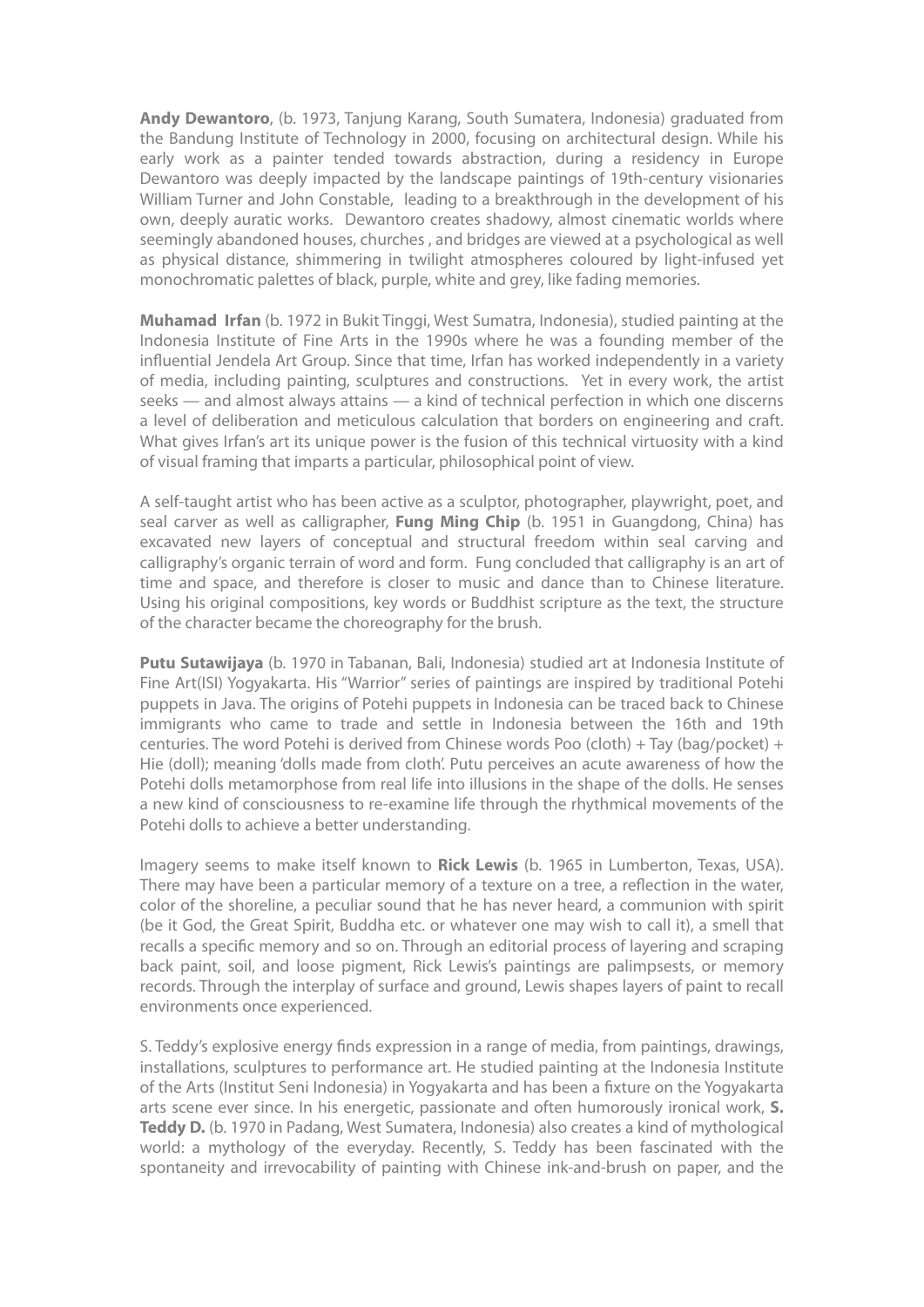resulting artworks reveal the masterful way the artist has infused the lightning quick strokes with a sense of his own vulnerable humanity.

**Tilo Kaiser** (b. 1965 in Frankfurt, Germany) is a collagist, a multi-media artist and a collector of images with an inherent love to the drawn live. Born and raised in post-war Germany, Tilo's art has been influenced as much by German art movements as by Pop Art, Abstract Expressionism, Pattern Painting, Computer Games, Comic Drawing and Graffiti. Surrounded by the universal icons of popular culture from MAD to Mickey Mouse, advertising illustrations of all sorts and Hollywood movies, he has adopted these fast and ever changing influences of colours, images, contents and styles, and combined them with painterly traditions to his series of 'painted drawings' and multimedia collages. What seems random is meticulously planned. Kaiser currently lives and works in London.

**Vincent Cazeneuve** (b. 1977 in Toulouse, France) studied at Ecole des Metiers d'Art in Revel with an expertise in wood cabinet making, marquetry and gilding. Lacquer painting, one of the most ancient art in China, acted like a strong magnet to him. So Vincent committed himself to live in China and with his own language deciphering the work of lacquer, learning and drawing lessons from traditional Chinese lacquer paintings. Simultaneously he put his own creativity into Chinese traditions, mixing elements of the Western modern art. Vincent is deeply touched by natural objects, natural beauty that contains endless stories and mysteries that he would like to recount through his lacquer paintings. Besides Chinese lacquer, he makes extensive use of various natural elements such as mud, linen, silver, gold, tin, lead, shells, stone, wood, and so on. Vincent also adopts various texture effects, including lithography, engraving, relief piling, mosaic collage and incrustations, lending his artworks abundant tactile feelings.

**Akio Suzuki** is well known as a pioneer of sound art, but the breadth of his activities and the form of his works far exceeds the normal boundaries of sound art. It is perhaps more as a "quester after sound and space" that he has received the most attention from artists in many fields. Suzuki's journey as an artist began in 1963 with a performance at Nagoya station, in which he threw a bucket full of junk down a staircase. The inspiration behind this performance - the idea that if one were to hurl an object down a well-balanced stairway, a pleasant rhythm might be the result - took the desire to "listen" as its subject. That desire to hear, to listen has remained the one constant in Suzuki's stance as an artist.

 $\overline{\phantom{a}}$ 

**Hiromi Miyakita** is a dancer and choreographer from Itami city, Hyogo Prefecture. After graduating from the University of Illinois at Urbana-Champaign, Department of Dance, she started her dance career in Japan in the latter half of the 1990s. In dancing and choreographing, she emphasizes not only the body but also the place surrounding the performance. On the basis of the most fundamental human movements related to space such as sitting, standing and walking, she creates delicate yet bold movements capturing sensitively the surrounding light, sound, air and landscape.

 $\overline{\phantom{a}}$